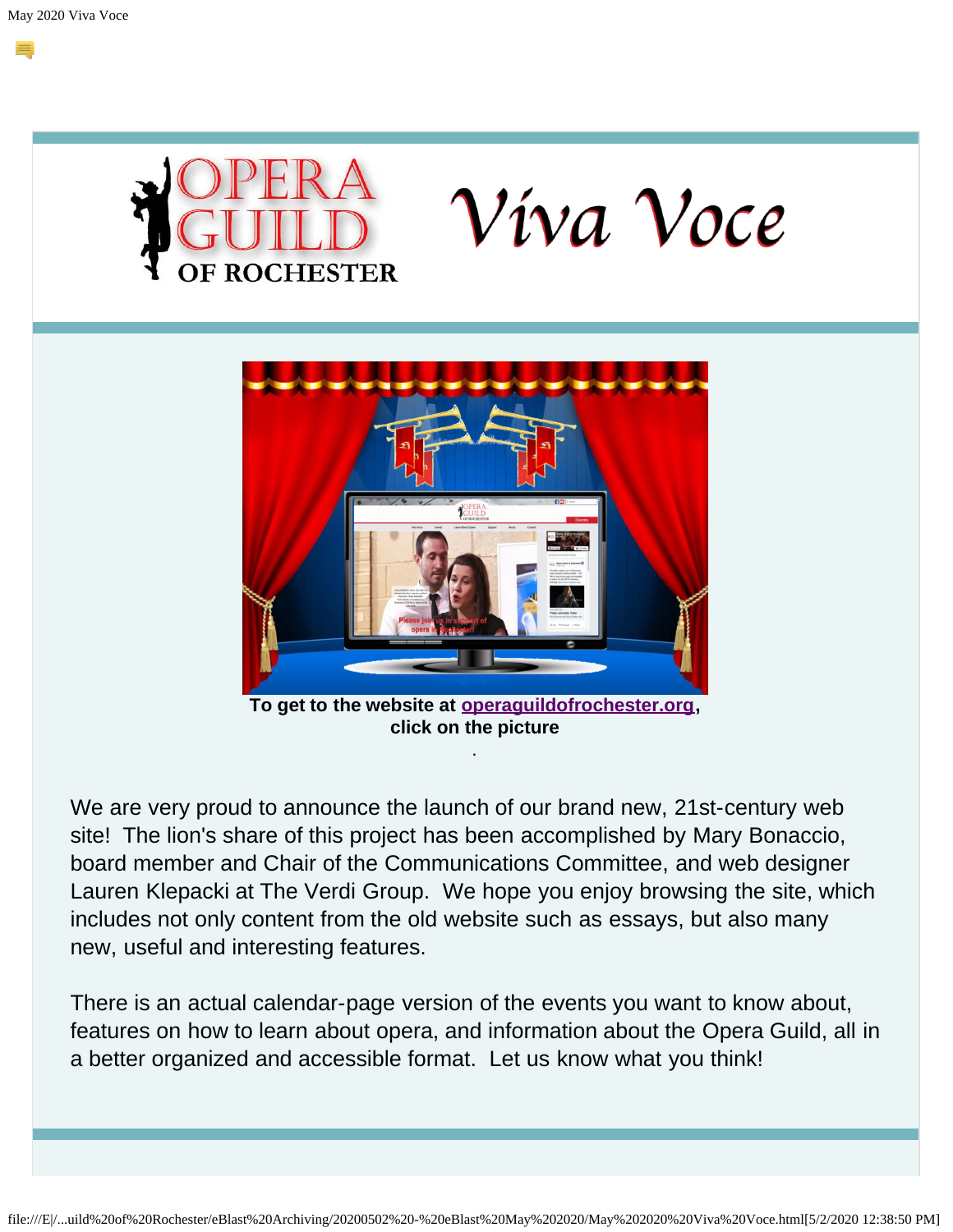### **IN THIS ISSUE**

#### Edition *Viva Voce,* **May 2020**

<span id="page-1-1"></span>**The Opera Guild of Rochester, Inc. is a 501(c)(3) charitable organization with a mission to support opera and opera education in the greater Rochester area.**

**The Guild presents free opera lectures at local libraries, tours to productions of local opera companies and the Metropolitan Opera in New York City, and our popular Beat-the-Blahs, Haskell Rosenberg Memorial Series, at Temple B'rith Kodesh in Brighton.**

**This newsletter is sent via eMail each month, currently to over 3,000 subscribers. For a free subscription send your contact details, including your eMail address, to [operaguildofrochester@gmail.com](mailto:operaguildofrochester@gmail.com).**

**Our Website and Facebook pages serve as a clearinghouse for local and regional opera, concert, and recital information, with links to other music organizations in our area. Please visit our Website at [operaguildofrochester.org](http://operaguildofrochester.org/).**

**For up-to-date information on opera-related news and events, please visit us on [facebook.com/OperaGuildofRochester](http://facebook.com/OperaGuildofRochester).**



**Some events are now being recorded. Click the YouTube logo to visit us there.**



**Reader Article submission deadline for the next issue is the 15th of the previous month.**

- **[This Month](#page-1-0)**
- **[Mark Daniels Album Release](#page-3-0)**
- **[Bravo Nights](#page-3-1)**
- **[Great Opera-tunities](#page-3-2)**
- **[News from your Opera Guild](#page-4-0)**
- **[Donations and Tax Receipt Note](#page-4-1)**
- **[Volunteers](#page-5-0)**

#### **The Summer Season**

- **[Geneva Light Orchestra](#page-5-1)**
	- Cinderella

#### **[Chautauqua Opera Company](#page-9-0)**

- Tosca
- Thumbprint
- The Mother of Us All
- **[Bard SummerScape](#page-6-0)**
	- King Arthur
- **[Pegasus Early Music](#page-7-0)**
	- L'Orfeo
- **[Glimmerglass Festival](#page-8-0)**
	- The Sound of Music
	- Rinaldo
	- Die Feen (The Fairies)
	- Don Giovanni



<span id="page-1-0"></span>The following is a list of those organizations/presenters which have cancelled or rescheduled their events/seasons. For the latest information about schedules and what to do if you have already purchased tickets, consult the websites. We hope for better news next issue!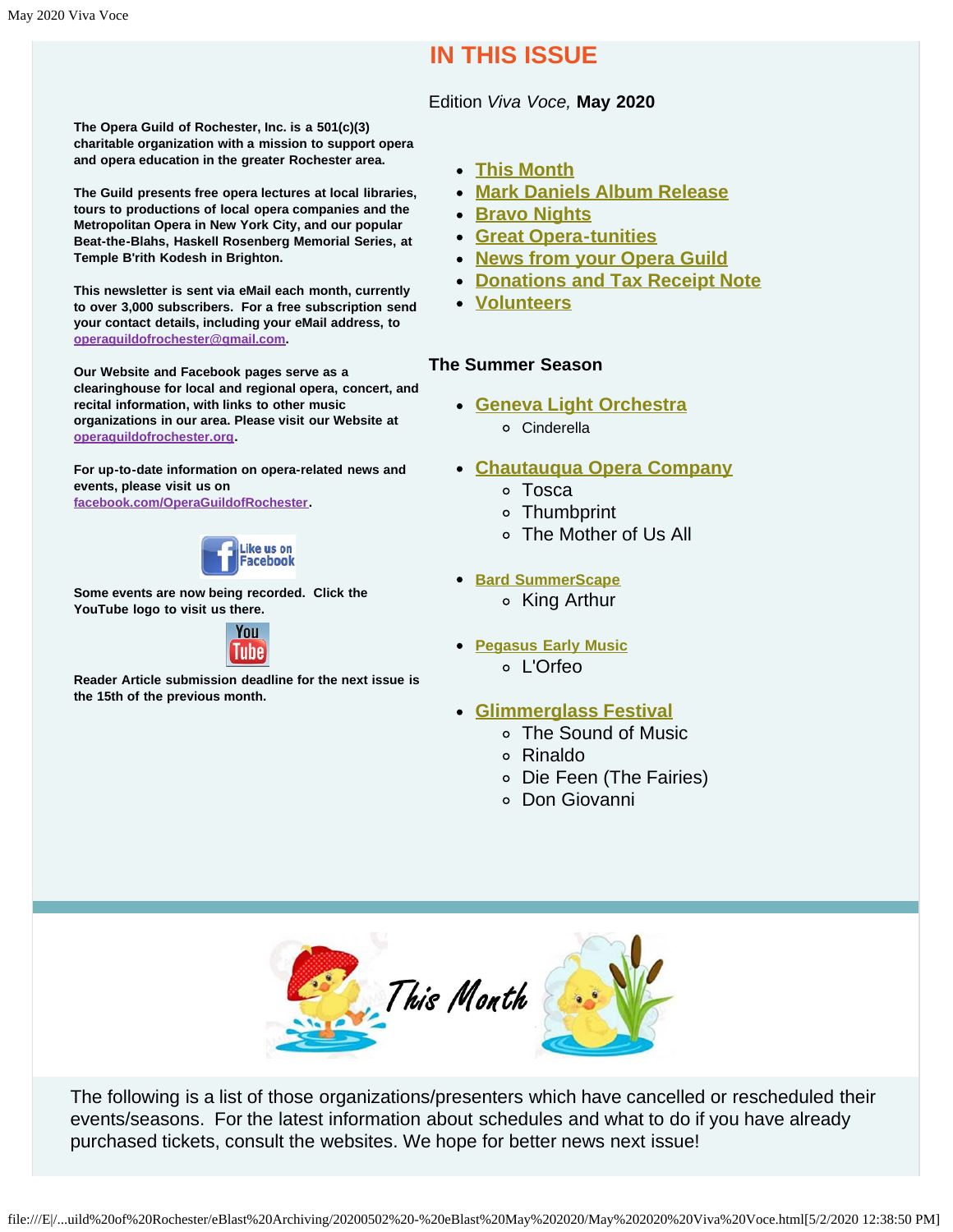The Seagle Music Colony has cancelled its season. **[SeagleColony.org](http://seaglecolony.org/)**

Opera Saratoga has cancelled its season. **[operasaratoga.org](http://www.operasaratoga.org/)**

The Chatauqua Institute has cancelled all in-person programming. They are crafting a program of streaming events. See **[Summer Season](#page-9-0)** for possible opera offerings. For updated information see **[chq.org/update](http://chq.org/update)**

Rochester Oratorio Society, both concerts and Rochester International Vocal Competition cancelled. **[www.rossings.org](http://www.rossings.org/)**

Little Theater and CafA<sup>®</sup>, closed until further notice. [www.thelittle.org](http://www.thelittle.org/)

Eastman Opera season cancelled, but *Sweeney Todd* has been rescheduled for September 1, 2020, and you may link to YouTube to see a concert presentation of the musical by the San Francisco Orchestra. **[www.esm.edu](http://www.esm.edu/)**

Mark Daniel's recital, The Lyric Tenor, has been rescheduled for Sunday, September 13, 2020 at the Lyric Theater.

**[http://www.lyrictheatrerochester.org](http://www.lyrictheatrerochester.org/)**

Metropolitan Opera Live in HD simulcasts cancelled, but see streaming of former productions on web site. **[www.metopera.org](http://www.metopera.org/)**

Syracuse Opera, *Tosca* cancelled. The 2020-21 season will be announced shortly. **[www.syracuseopera.org](http://www.syracuseopera.org/)**

TriCities Opera, *A Little Night Music* and *Best of Broadway* cancelled. **[www.tricitiesopera.com](http://www.tricitiesopera.com/)**

The Memorial Art Gallery is closed, no Third Thursday concerts but see website for MAG@home. **[www.mag.rochester.edu](http://www.mag.rochester.edu/)**

The Canadian Opera Company has cancelled all events for the remainder of the season, but have announced the 2020-21 season. **[www.coc.ca](http://www.coc.ca/)**

Finger Lakes Opera has cancelled its summer season and rescheduled it for summer of 2021, but plans to present its fall educational programming, see website for current information. **[www.fingerlakesopera.org](http://www.fingerlakesopera.org/)**.

The Opera Guild's Annual Recital for Donors, scheduled for May 17, has been cancelled. **[operaguildofrochester.org](http://operaguildofrochester.org/)**

Pegasus Early Music concert, the Diderot Quartet, has been cancelled, but see the Summer Season for information on the opera presentation, *L'Orfeo*. **[pegasusearlymusic.org](http://www.pegasusearlymusic.org/)**

**[Return to Contents](#page-1-1)**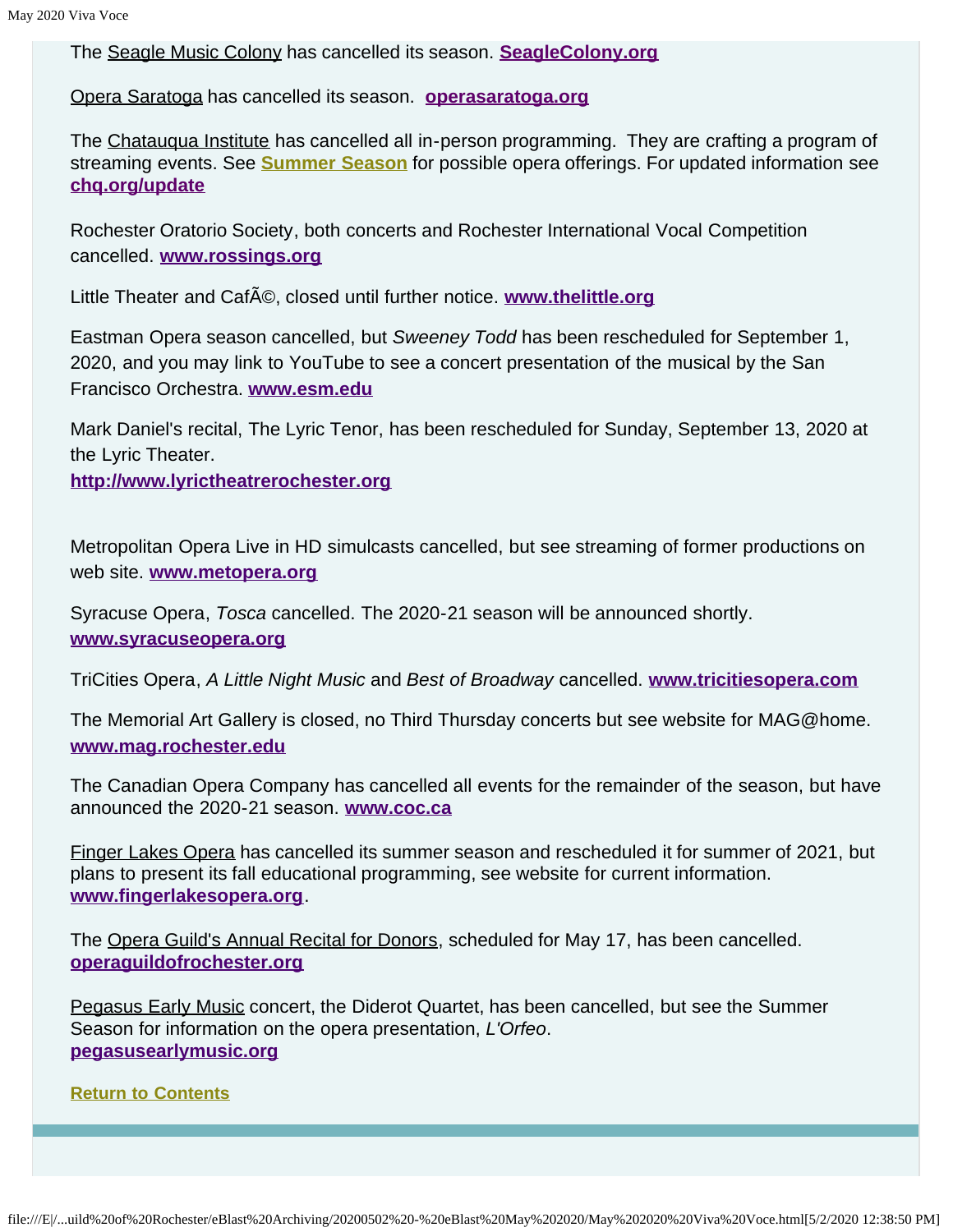### <span id="page-3-0"></span>**Mark Daniels Album Release**

Mark Daniels, well known to the Rochester community from recitals at the Lyric Theater and appearances at Bravo Night and the Opera Guild's Annual Donor Recital, has released his first album, "The Lyric Tenor in Recital." Accompanied by Rob Goodling, noted piano accompanist, teacher, and frequent competition juror, the album comprises opera arias, musical theater selections, and songs in six languages. To order, send Mark an email at [mdmarky76@gmail.com](mailto:mdmarky76@gmail.com). For more information please visit the Lyric Theater website at [http://www.lyrictheatrerochester.org.](http://www.lyrictheatrerochester.org/) Also note that Mr. Daniels' recital at the Lyric Theater, The Lyric Tenor, will take place on **September 13, 2020.** 



#### [Return to Contents](#page-1-1)

<span id="page-3-1"></span>

# **Bravo Nights**

Bravo Nights are performances at The Little CafA © of opera and musical theater selections by talented local singers in an informal setting. They are appreciated by both seasoned opera fans and newcomers who wish to learn about the art form.

Mark your calendar for the remaining Bravo Nights in 2020:

Wednesday, June 10

Tuesday, September 29

Monday, November 30

The Little is located at 240 East Avenue, performances are 7-9 pm, and refreshments may be purchased at The Little CafAO.

#### **[Return to Contents](#page-1-1)**

### <span id="page-3-2"></span>**GREAT OPERA-TUNITIES**

**(For those wishing to explore opera without spending a lot of money)**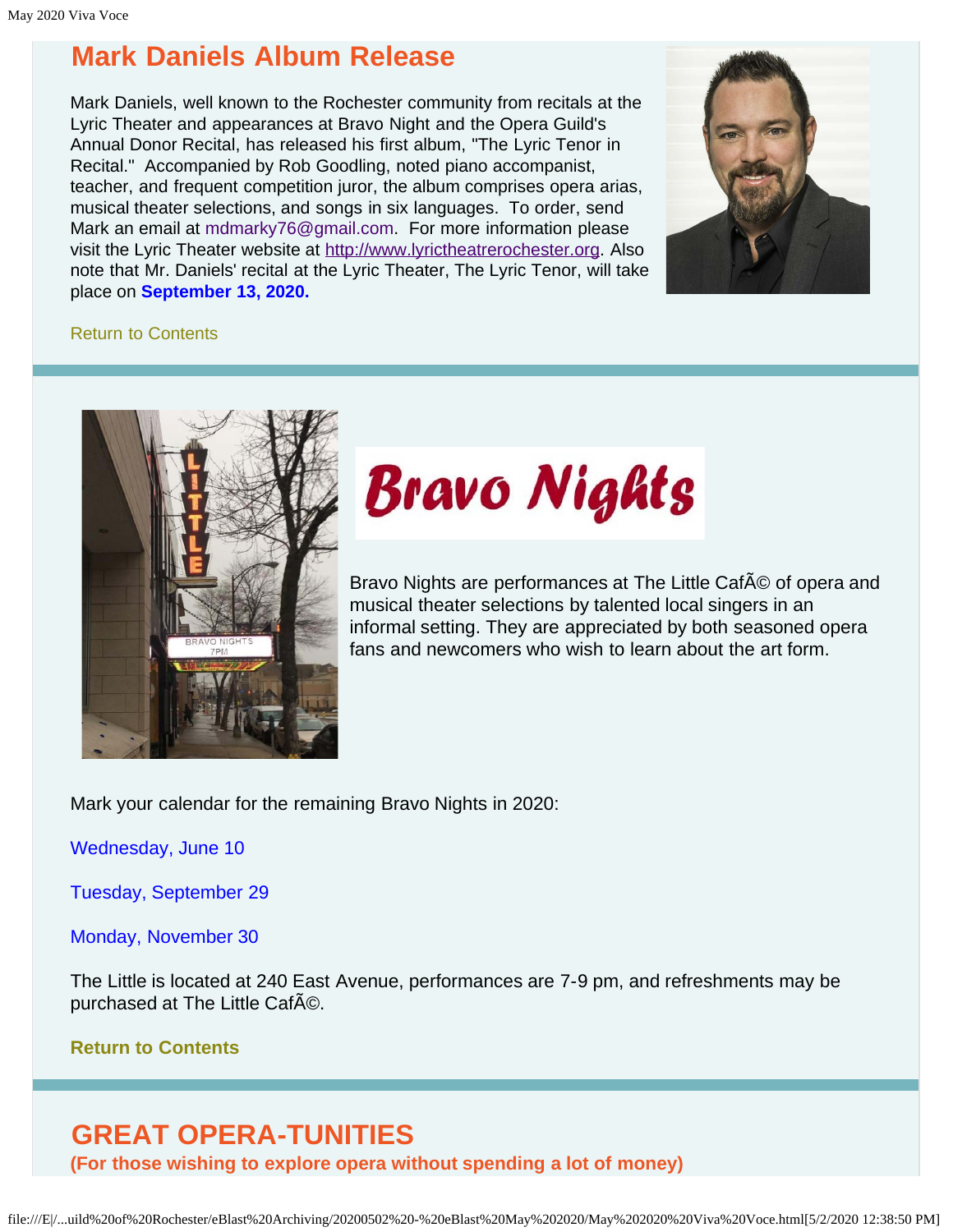**FREE - Friends of Eastman Opera Voice Competition**. Look for listing in February 2021 *Viva Voce*. 8 pm, Kilbourn Hall, Gibbs Street, Rochester.

**FREE - The Lotte Lenya Competition**: young multi-talented singer/actors performing both opera and musical theater selections. See *Viva Voce* for more information about the event being held on Saturday, May 2nd, 2020.

**FREE - Opera Guild Lectures** in September at Fairport Library, February and March (with many video selections) at Brighton Memorial Library, 7 pm, 2300 Elmwood Ave, see February and March issues for listing.

\$9/10 suggested donation - Opera Guild "Beat the Blahs." Opera DVD presentations at Temple B'rith Kodesh. Four Sundays in January at 1 pm, see the 2021 schedule in Nov and Dec 2020 issues. Pre-performance talk, refreshments at intermission, children and students always FREE.

**\$24**; UR students \$10 with ID - **The Eastman Opera Season**: (Eastman voice students). Pre-performance talks; see full listing in *Viva Voce*.

**\$25 per (senior) ticket - Metropolitan Opera simulcasts** in HD of live performances on Saturdays usually at 1 pm. An encore performance, not live, is given on the Wednesday following for \$23. Theaters are at Tinseltown, Eastview, Webster and Henrietta. See full listing and essays in *Viva Voce.*

FREE - Opera Guild Bravo Nights at The Little Caf©, live accompanied singers perform opera favorites in an informal atmosphere. See *Viva Voce* for next date.

**\$18** Opera performances from the Royal Opera House at Covent Garden are screened several times a year at **The Little Theatre**, as listed in *Viva Voce*.

**[Return to Contents](#page-1-1)**

### <span id="page-4-0"></span>**News from your Opera Guild**

Since I first sent newsletter copy to the technical editor there have been more cancellations of the summer season. I hope next month we will not be publishing the final blow. When these restrictions are lifted, there will be great rejoicing if all these companies are still on their feet. If in a financial position to do so, please help them stay afloat.

There are many free operas streaming on the net besides the Metropolitan Opera screenings - we can't list them because they are not published far enough in advance. Hope they feed your opera hunger, but as the Met is always reminding us, there is nothing like live opera!

Meanwhile, we hope that those of you who haven't checked out our new web page will do so - just click on the picture at the beginning of the newsletter.

And since it's an ill wind indeed that blows no good, I hope you are finding ways to make good use of this time and discovering some joys and satisfactions you might be too busy to appreciate in your normal schedule.

Carol Crocca, President

#### **[Return to Contents](#page-1-1)**

### <span id="page-4-1"></span>**Donations**

**As an** *Amici***, your contribution in any amount is greatly appreciated. All donation levels receive an invitation to the Annual Recital; those listed below will be given priority until a date specified on the invitation, and at the** *Comprimario* **level and above may request extra tickets.**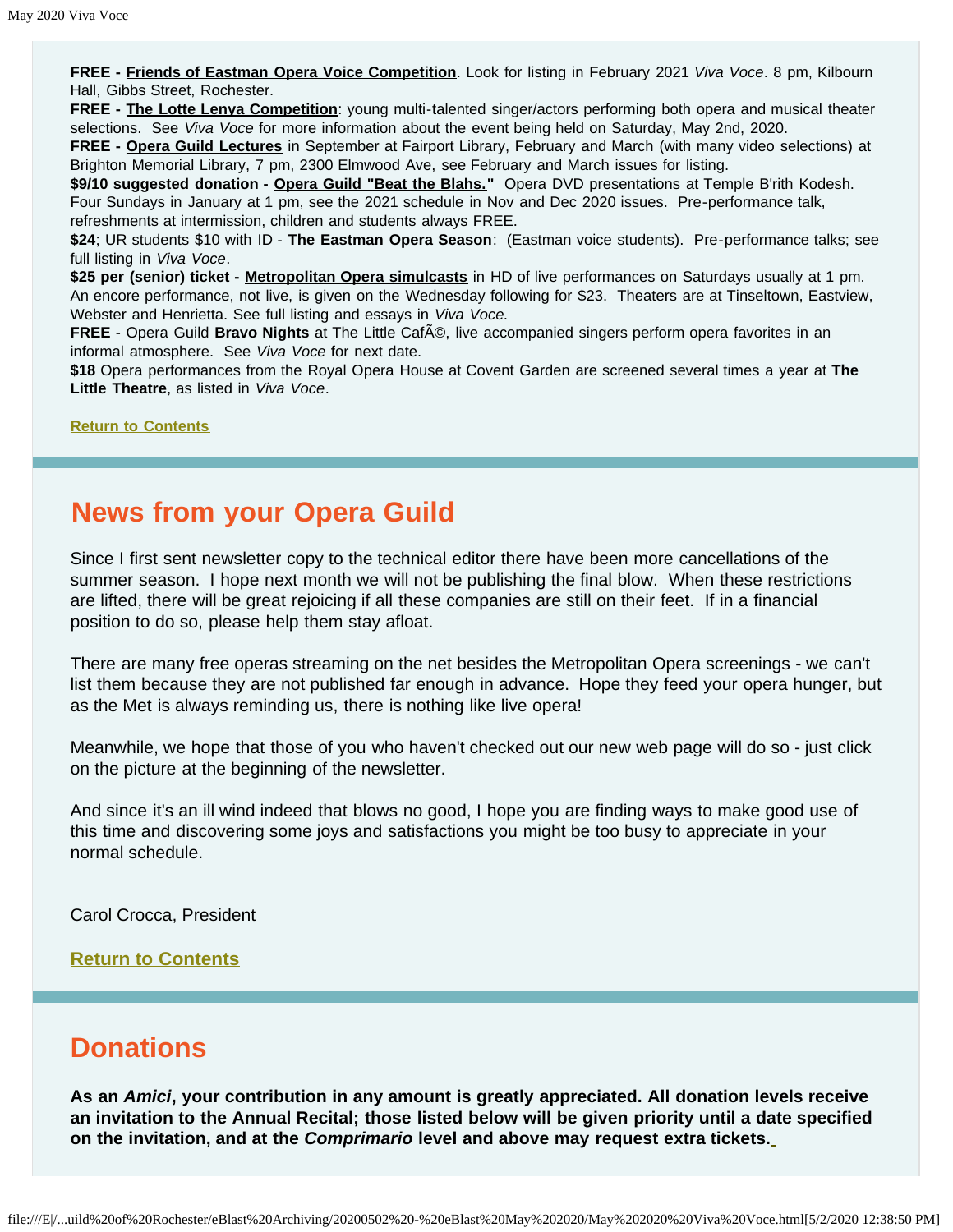*Chorus***: \$50 per person, \$80 per couple.** *Comprimario***: \$100-\$149.** *Primo***: \$150-\$199.** *Maestro***: \$200-\$299.** *Impresario***: \$300 or more.**

> **Donate On Line**

**You may also mail a check to Opera Guild of Rochester, P.O. Box 25613, Rochester, NY 14625. Please include an email or other address for your tax receipt.**

**A Note on Tax Receipts from the President: I am sorry that I am unable to continue President Emerita Agneta Borgstedt's practice of sending a personal thank you note to each contributor. The IRS does not require a charity to give, or the donor to have, a formal acknowledgment from the charity for donations under \$250.00. Your cancelled check or credit card record is sufficient evidence for your donations below this amount if you itemize them. Donations of \$250.00 and above will receive the required acknowledgment from the Opera Guild before January 31st following the end of the calendar tax year. The invitation to the Annual Recital is our way of showing our appreciation to our donors and we sincerely hope to see you there!**

#### **[Return to Contents](#page-1-1)**

### <span id="page-5-0"></span>**Please also keep in mind that we are a volunteer organization!**

**You can enjoy the opportunity to meet and work with other opera fans and help sustain the programs you like. Currently we are looking for an assistant treasurer, event helpers, technical back-up and publicity committee volunteers. For information about these jobs or to speak with us about any volunteer interest, write to [operaguildofrochester@gmail.com](mailto:operaguildofrochester@gmail.com) and the appropriate person will contact you.**

#### **[Return to Contents](#page-1-1)**



### <span id="page-5-1"></span>**July 2020 GENEVA LIGHT OPERA presents Rossini's** *La Cenerentola* **(Cinderella) live at The Smith Opera House in Geneva, NY**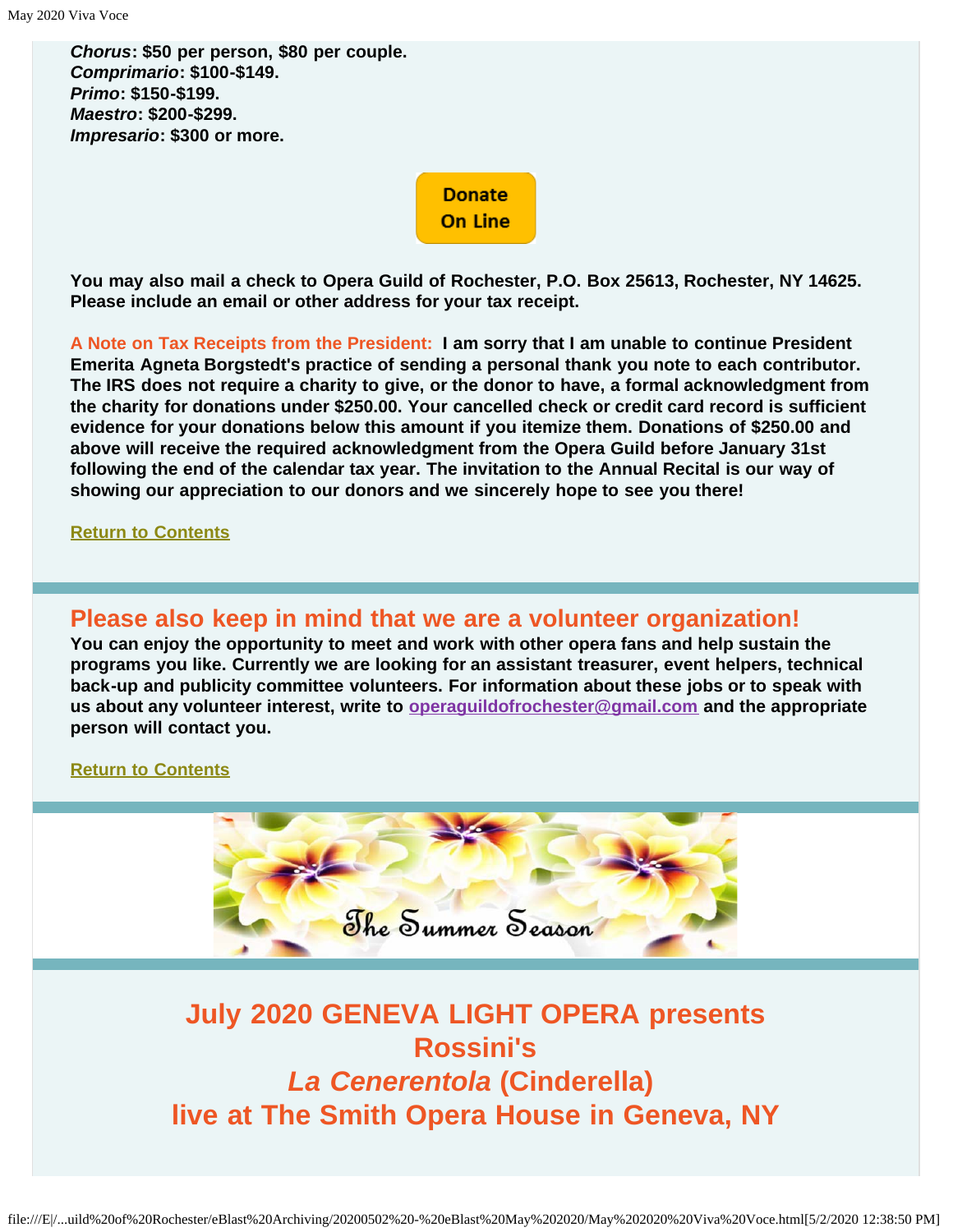May 2020 Viva Voce





Performances: Thursday Evening July 23, 2020 @ 7:30 PM Saturday Matinee July 25, 2020 @ 3:00 PM Sunday Matinee July 26, 2020 @ 3:00 PM

July 2020 Production of Rossini's La Cenerentola (Cinderella)

*Tickets On Sale Soon*

[Return to Contents](#page-1-1)

### <span id="page-6-0"></span>**Bard SummerScape Opera | July 24 - August 2**



*King Arthur (Le roi Arthus)* **by Ernest Chausson New Production The American Symphony Orchestra Conducted by Leon Botstein, Directed by Mary Birnbaum**

Idealism and treachery, honor and perfidy collide in this richly lyrical opera by French romantic composer Ernest Chausson. First premiered in 1903, this opulently scored work lays bare the tragedy of King Arthur's betrayal at the hands of his queen Guinevere and his trusted knight Lancelot.

Considered one of the finest examples of French romanticism,

*King Arthur (Le roi Arthus)* was composer Ernest Chausson's only opera-his own composing career tragically cut short by his early death at age 44.

Featuring dazzling special effects, this production of King Arthur takes us to a world in the midst of upheaval where longstanding codes of honor and loyalty no longer hold sway.

#### **Opening Night Reception for [Members](https://fishercenter.bard.edu/support/membership/)**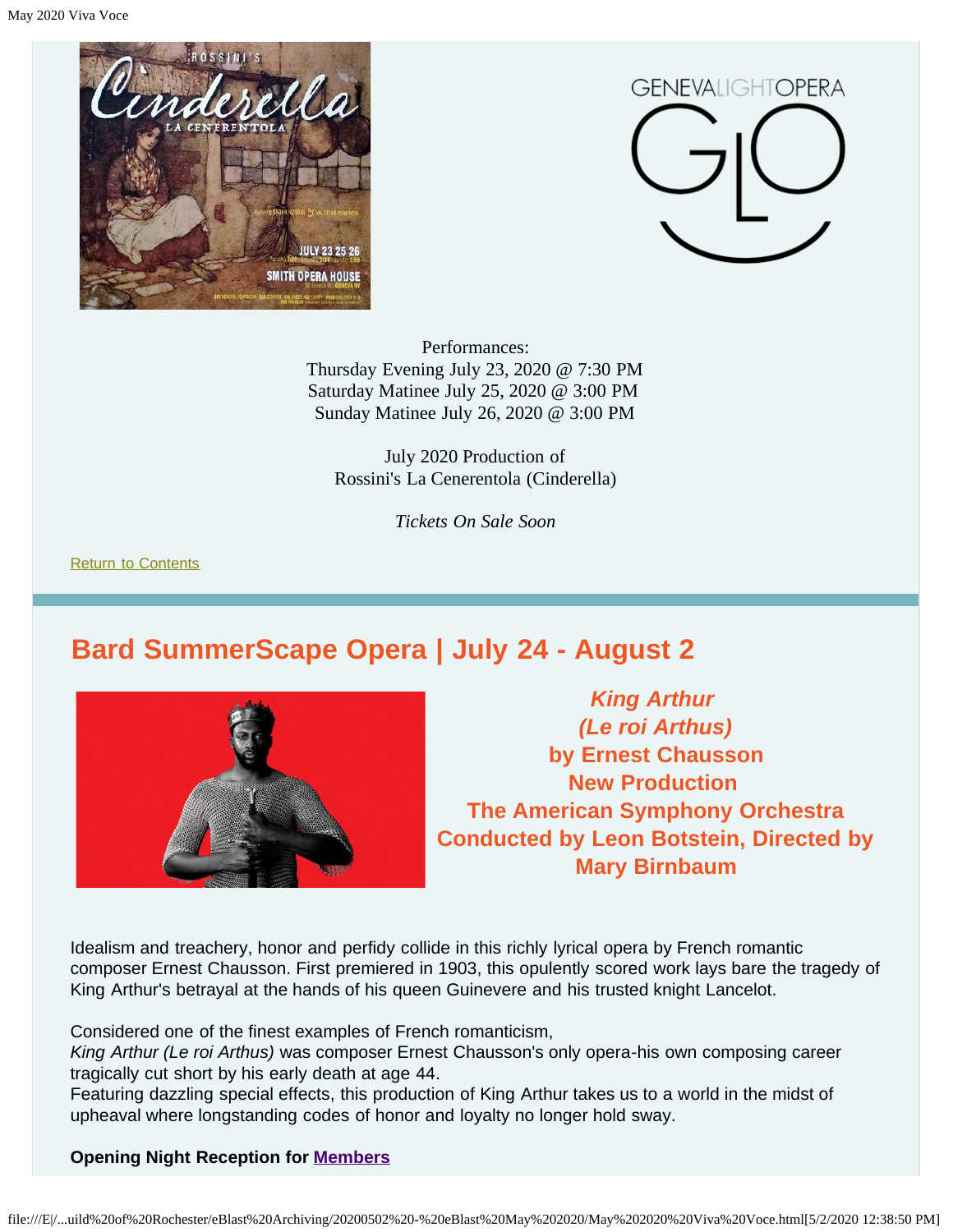Friday, July 24

**Pre-Performance Conversation** Sunday, July 26 at 12 pm

**July 24 at 7:30 pm July 26 at 2 pm July 29 at 2 pm July 31 at 4 pm August 2 at 2 pm**

**Fisher Center, Sosnoff Theater**

[Return to Contents](#page-1-1)

### <span id="page-7-0"></span>**Pegasus Early Music**

*L'Orfeo*

### by Claudio Monteverdi

**August 27 and 29, 2020 at 7:30pm; and August 30, 2020 at 3:00pm** Pre-concert talks 1 hour before each performance

**Hart Theater** at the Louis S. Wolk Jewish Community Center 1200 Edgewood Avenue, Rochester



This ground-breaking opera, written in 1607 and considered the first "real" opera, still has the power to captivate audiences over 400 years later, with its universal story, virtuosic expressive music, and colorful orchestration. Its themes of love and loss, human weakness and strength, redemption and the power of music, remain relevant today and will resonate profoundly with our audiences.

As Orfeo, famous for his musical prowess, joyfully celebrates his marriage to Euridice, a messenger brings the news that she has died. Orfeo travels the treacherous path to the Underworld to win her back-with his seductively entrancing music -only to lose her again because of his own doubt. Eventually escorted by the god Apollo, he ascends to the heavens where he can be reunited in the stars with his Euridice. A cast of shepherds, nymphs, spirits, and gods support the flow of the drama with dance, heartfelt solos, and dynamic choruses, that comment on and interpret the action.

We are thrilled to present tenor Colin Balzer in the virtuosic and dramatically expressive role of Orfeo, the singer who must travel to Hell and back to regain his beloved Euridice.

**[Michael Beattie](https://www.pegasusearlymusic.org/artist/michael-beattie/), music director [Emily Cuk](https://www.pegasusearlymusic.org/artist/emily-cuk/), stage director [Julia Noulin-Merat,](https://www.pegasusearlymusic.org/artist/julia-noulin-merat/) scenic designer [Peggy Murray,](https://www.pegasusearlymusic.org/artist/peggy-murray/) choreographer Whitney Locher, costume designer John Cuff, lighting designer**

**Orfeo:** Colin Balzer, tenor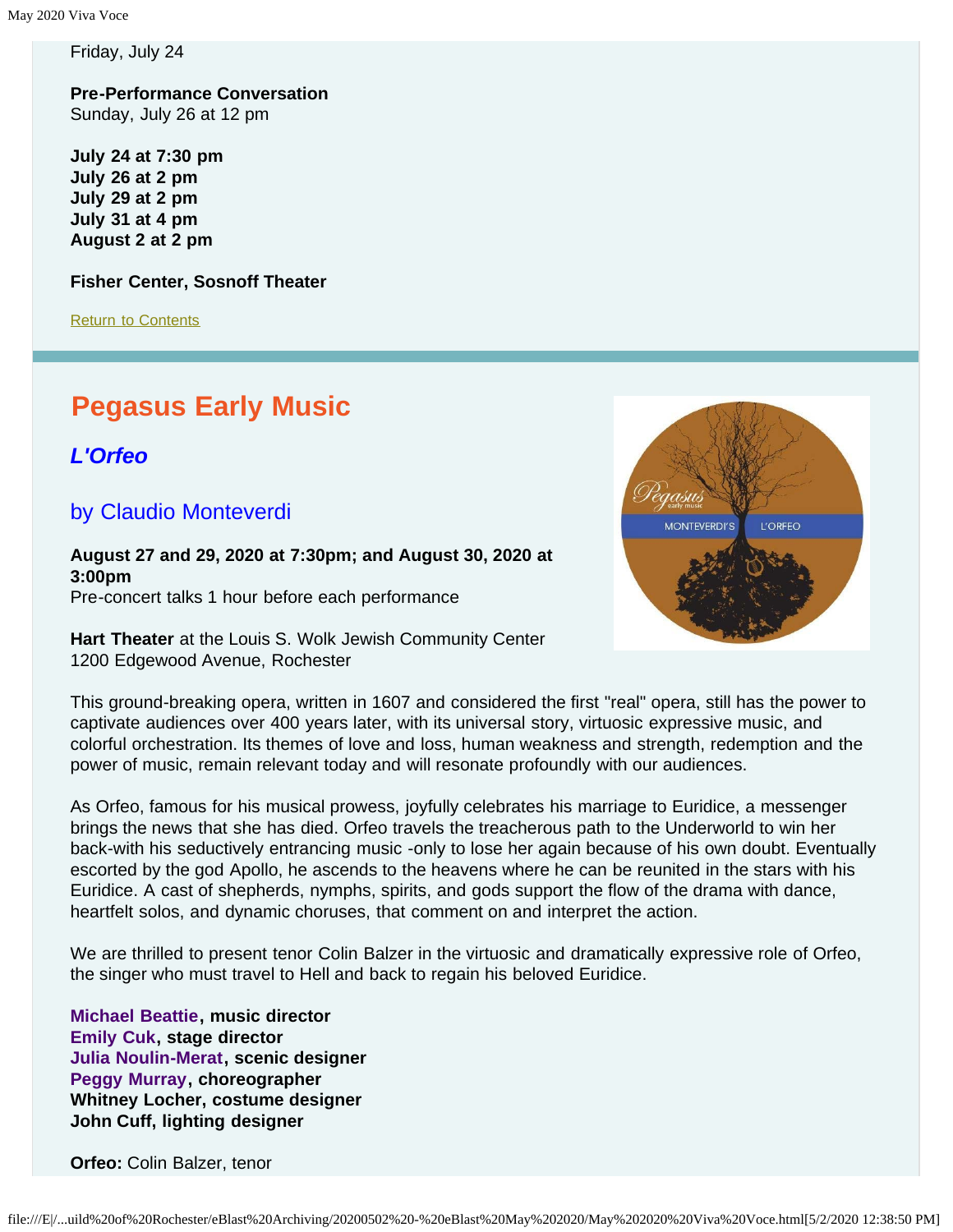**Musica & Proserpina:** Laura Heimes, soprano **Apollo:** Sumner Thompson, tenor **Messenger & Speranza:** Debi Wong, mezzo-soprano **Caronte:** Steven Hrycelak, bass **Euridice:** Madeline Healey, soprano **Plutone:** Mischa Bouvier, baritone **Pastori, Spiriti:** Andrew Fuchs, Jonas Budris, tenors; Douglas Dodson, countertenor; and a chorus that includes young emerging artists of the Pegasus Rising program

[Return to Contents](#page-1-1)

<span id="page-8-0"></span>

## **Glimmerglass Festival**

**The festival has not yet made a final decision about the 2020 summer season. [glimmerglass.org](http://www.glimmerglass.org/)**



**[The Sound of Music](https://glimmerglass.org/events/sound-of-music/)  Rogers and Hammerstein II July 11, 2020 - August 25, 2020**

**The hills are alive with this classic story of Maria, a young woman who leaves the nunnery for a job as a governess for naval captain Georg von Trapp and his seven children.**



**[Rinaldo](https://glimmerglass.org/events/rinaldo/) Georg Frederic Handel July 12, 2020 - August 18, 2020**

**Crusaders and sorcerers converge in the city of Jerusalem in one of Handel's most famous operas.**



**[Die Feen \(The Fairies\)](https://glimmerglass.org/events/die-feen/) Richard Wagner July 16, 2020 - August 21, 2020**

**An otherworldly romance full of fairies, demons and princes, Wagner's seldom produced first opera brings fantasy and whimsy to the stage.**



**[Don Giovanni](https://glimmerglass.org/events/don-giovanni/) Wolfgang Amadeus Mozart July 17, 2020 - August 24, 2020**

**Hell hath no fury like the fires that consume abuser and womanizer Don Giovanni in this tale of retribution.**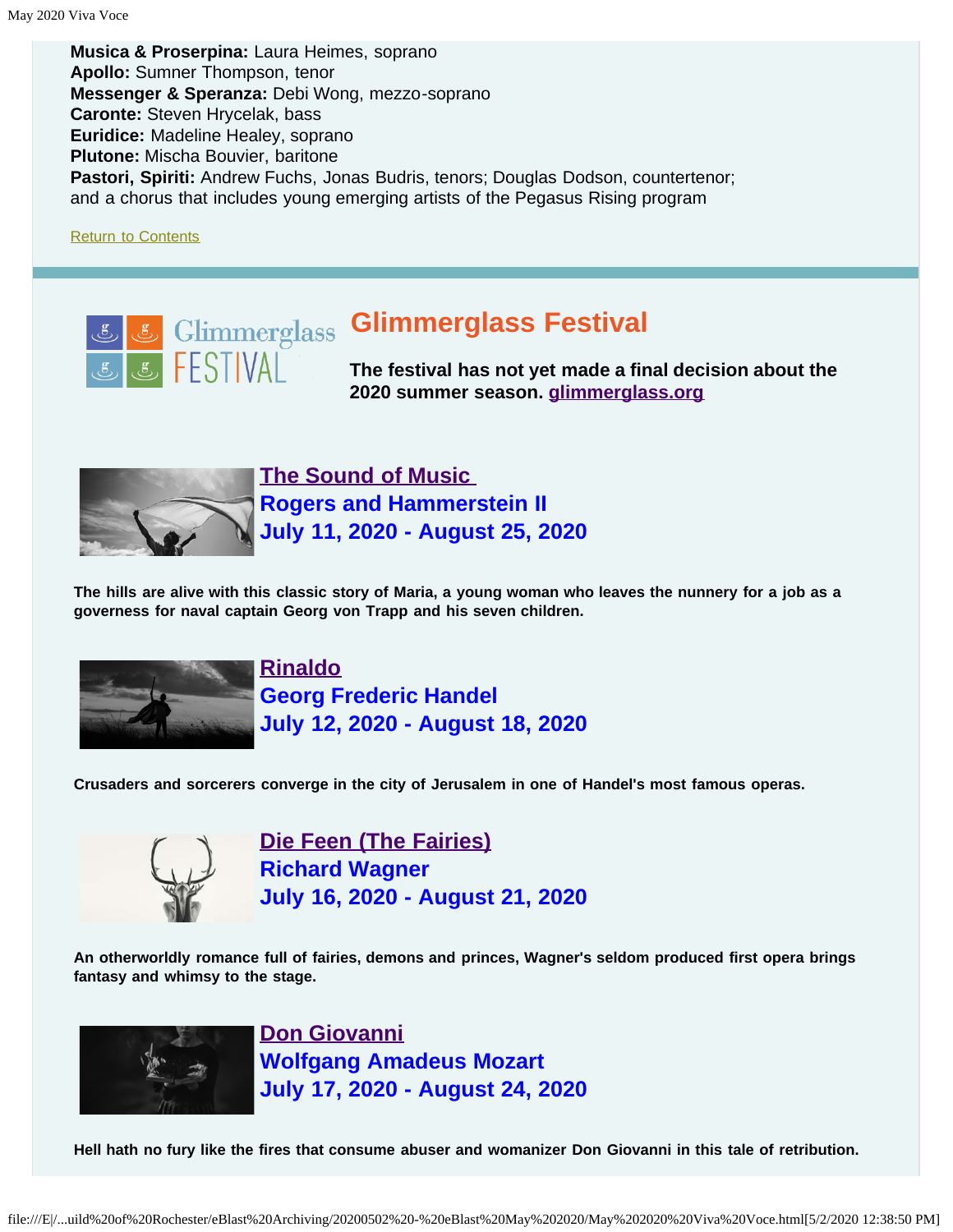### <span id="page-9-0"></span>**Chautauqua Opera Company 2020 Season**

### *Tosca*

**Music by Giacomo Puccini; Libretto by Luigi Illica and Giuseppe Giacosa**

Puccini's glorious score brings to life one woman's struggle for love, art, and freedom in a male-dominated world at the turn of the 19th century. Religion, politics, and passion collide in this stirring work.

**Friday, July 10 \* 4 p.m. Monday, July 13 \* 7:30 p.m. Thursday, July 30 \* 4 p.m.**

**Venue:** Norton Hall

**[Cast and Production Details](http://chq.org/opera-season/2020-season/tosca)** 

**[Ticket Information](https://chq.org/opera-season/ticket-information#tosca)**



### *Thumbprint*

#### **Music by Kamala Sankaram; Libretto by Susan Yankowitz**

*Thumbprint* is a chamber opera inspired by the experiences of Mukhtar Mai, a contemporary real-life warrior for women's rights and education in Pakistan. Sankaram's dynamic score blends Hindustani and European opera influences to tell this astonishing story of courage in the face of oppression.

**Friday, July 3 \* 4 p.m. Wednesday, July 15 \* 5 p.m. Friday, July 31 \* 4 p.m.**

**Venue:** Norton Hall

**[Cast and Production Details](http://chq.org/opera-season/2020-season/thumbprint)** 

**[Ticket Information](https://chq.org/opera-season/ticket-information#thumbprint)**



### *The Mother of Us All*

#### **Music by Virgil Thomson; Libretto by Gertrude Stein**

For one performance only, Chautauqua's Amphitheater will once again ring with the voice of Susan B. Anthony in Virgil Thomson and Gertrude Stein's joyfully surrealist homage to one of the foremothers of our country and the suffrage movement in America. This performance will